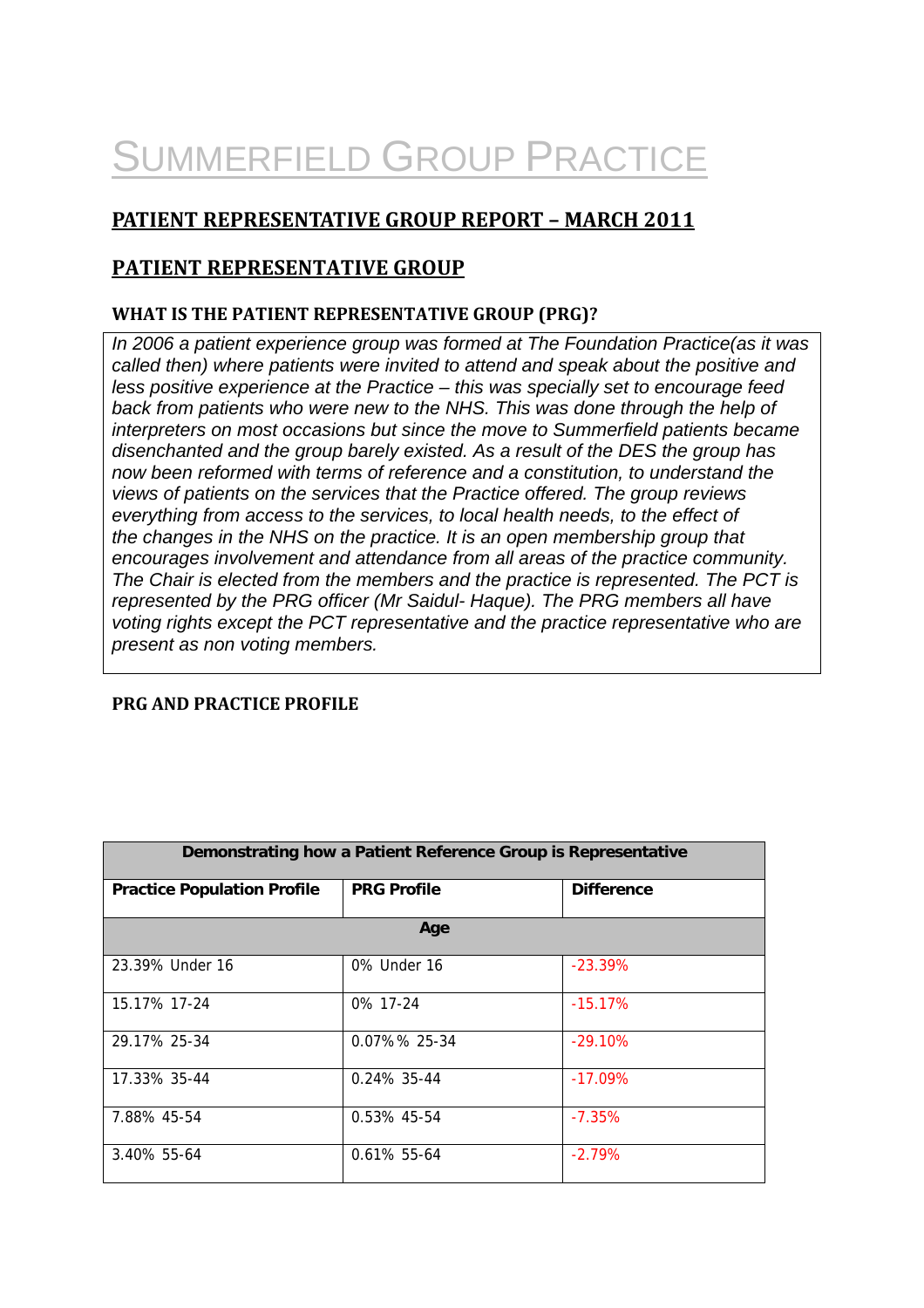| 1.13% 65-74                             | 1.85% 65-74                      | 0.73%     |
|-----------------------------------------|----------------------------------|-----------|
| 0.44% 75-84                             | 4.76% 75-84                      | 4.32%     |
| 0.17% 85 and Over                       | 0% 85 and Over                   | $-0.17%$  |
|                                         | <b>Ethnicity</b>                 |           |
| <b>White</b>                            | <b>White</b>                     |           |
| 5.56% British Group                     | 1.49% British Group              | $-4.44%$  |
| 0.56% Irish                             | 0% Irish                         | $-0.56%$  |
| <b>Mixed</b>                            | <b>Mixed</b>                     |           |
| 0.72% White & Black Caribbean           | 0% White & Black Caribbean       | $-0.72%$  |
| 0.58% White & Black African             | 0% White & Black African         | $-0.58%$  |
| 0.20% White & Asian                     | 0% White & Asian                 | $-0.20%$  |
| <b>Asian or Asian British</b>           | <b>Asian or Asian British</b>    |           |
| 3.27% Indian                            | 0.64% Indian                     | $-2.64%$  |
| 4.29% Pakistani                         | 0% Pakistani                     | $-4.29%$  |
| 1.14% Bangladeshi                       | 0% Bangladeshi                   | $-1.14%$  |
| <b>Black or Black British</b>           | <b>Black or Black British</b>    |           |
| 4.73% Caribbean                         | 0.44% Caribbean                  | $-4.29%$  |
| 11.23% African                          | 0.19%% African                   | $-11.05%$ |
| <b>Chinese or other ethnic</b><br>group | Chinese or other ethnic<br>group |           |
| 1.81% Chinese                           | 0% Chinese                       | $-1.81%$  |
| 69.10% & any other                      | 0.03% & any other                | $-69.07%$ |
| Not Stated %                            | Not Stated %                     | 0.45%     |
|                                         | Gender                           |           |
| 54.33% Male                             | 0.12% Male                       | $-54.12%$ |
| 45.79% Female                           | 0.18% Female                     | $-45.61%$ |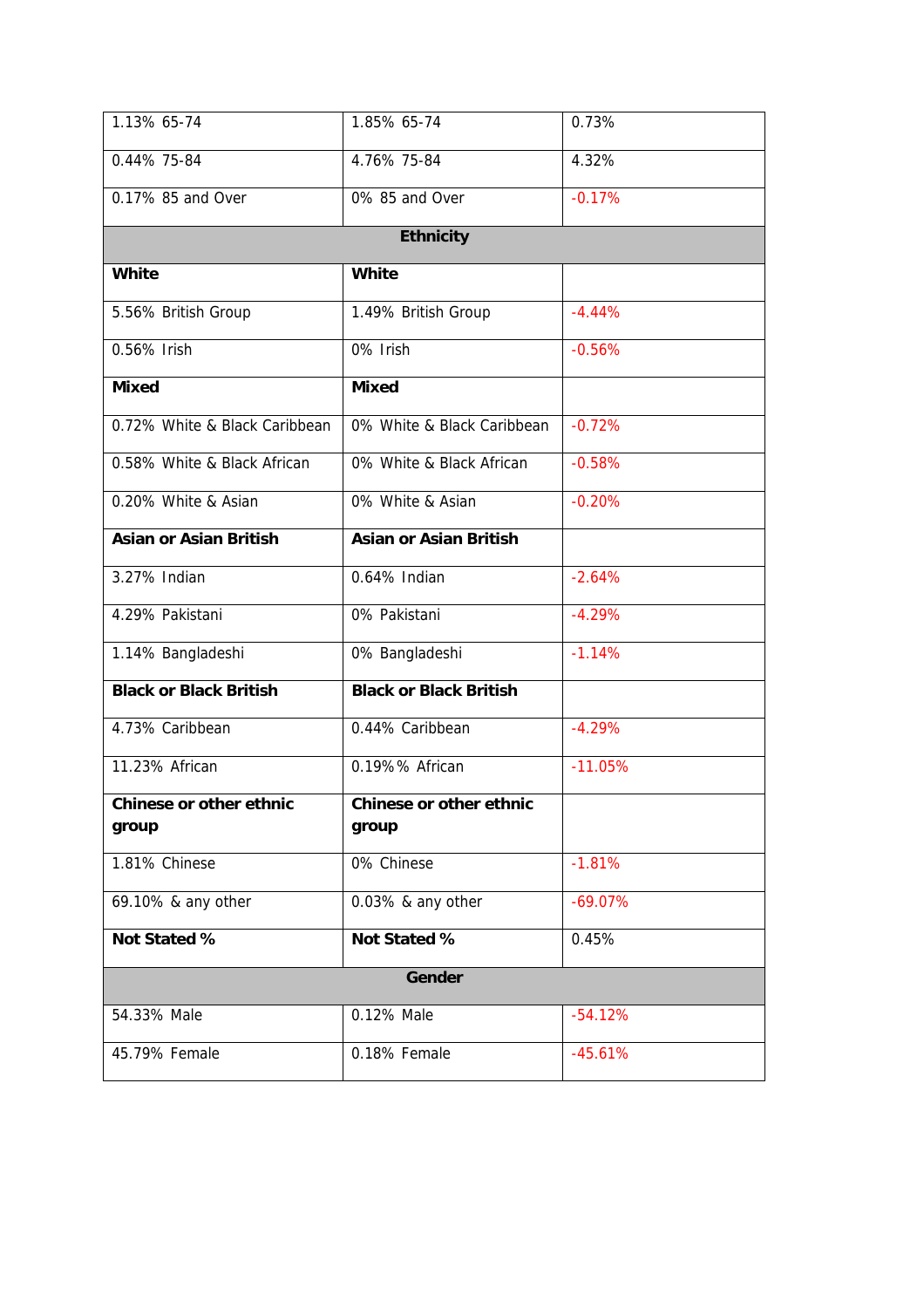# **STEPS TO ENSURE GROUP WAS REPRESENTATIVE/REASONS FOR DIFFERENCE IN GROUP AND PRACTICE PROFILE**

*Our practice is unlike average local surgeries within Ladywood. We were created from a previous PCT led programme to establish a Surgery for newly arrived local residents (significant number were Asylum Seekers and refugees) unable to get access to primary care elsewhere. This means our patient population consists of many different BME communities not represented within the local ward statistics, providing a big challenge for translation and interpreting services.* 

### *This has meant*

*Since reforming the group the Practice has used various methods to engage all groups of patients. We have attended the locality Network Group meetings and invited patients to either join our group or asked them to let other patients know about our PRG. In our bimonthly practice meetings, all staff including doctors and receptionists and nurses were asked to personally invites a wide variety of patients and hand out the flyers about the group. Reception staff made available flyers at the appointment booking desk to patients making appointments, collecting prescriptions and attending for appointment. Practice Manager asked a number of patients face to face and telephone to collated a list of patients that showed interest in the early stages of the formation of the PRG and subsequently continued to display posters in reception and displayed posters externally in Pharmacies and Dentists etc. Differences between the practice population and members of the PRG Unfortunately despite our best efforts and the efforts of The PCT PPI officer (Mr Saidul Haque), we have only been able to engage those people who are not working. In particular we have had problems encouraging the under 30s or over 85s. This is also reflected in the ethnic mix of the PRG not being representative of the profile of the practice. Although we have offered to do the meetings in the evenings (Practice open till 8pm), there has been little interest from the younger population as they are too busy. Only one person who is working is attending the meeting and this is because the pt is currently long term off sick. Variations occurred even with constant inviting and advertising. Most likely this is because the Caucasian population is most likely to be employed and therefore less likely to be able to attend. In total 200 leaflets were handed out .Overall, we have advertised in surgery by posters, face to face contact between doctors and patients as well as handing out flyers and writing to patients on the right hand side of their prescriptions. During this exercise it was concluded that a large number of the population is under 45 and belong to the eastern European (Polish) community and most of them worked long hours. Also high number of young mothers with children.*

### **PRG FREQUENCY**

*After several one to one meetings between the Practice Manager and Summerfield Patients that belonged to the local network group and other patients over the telephone and email the first meeting was set up.*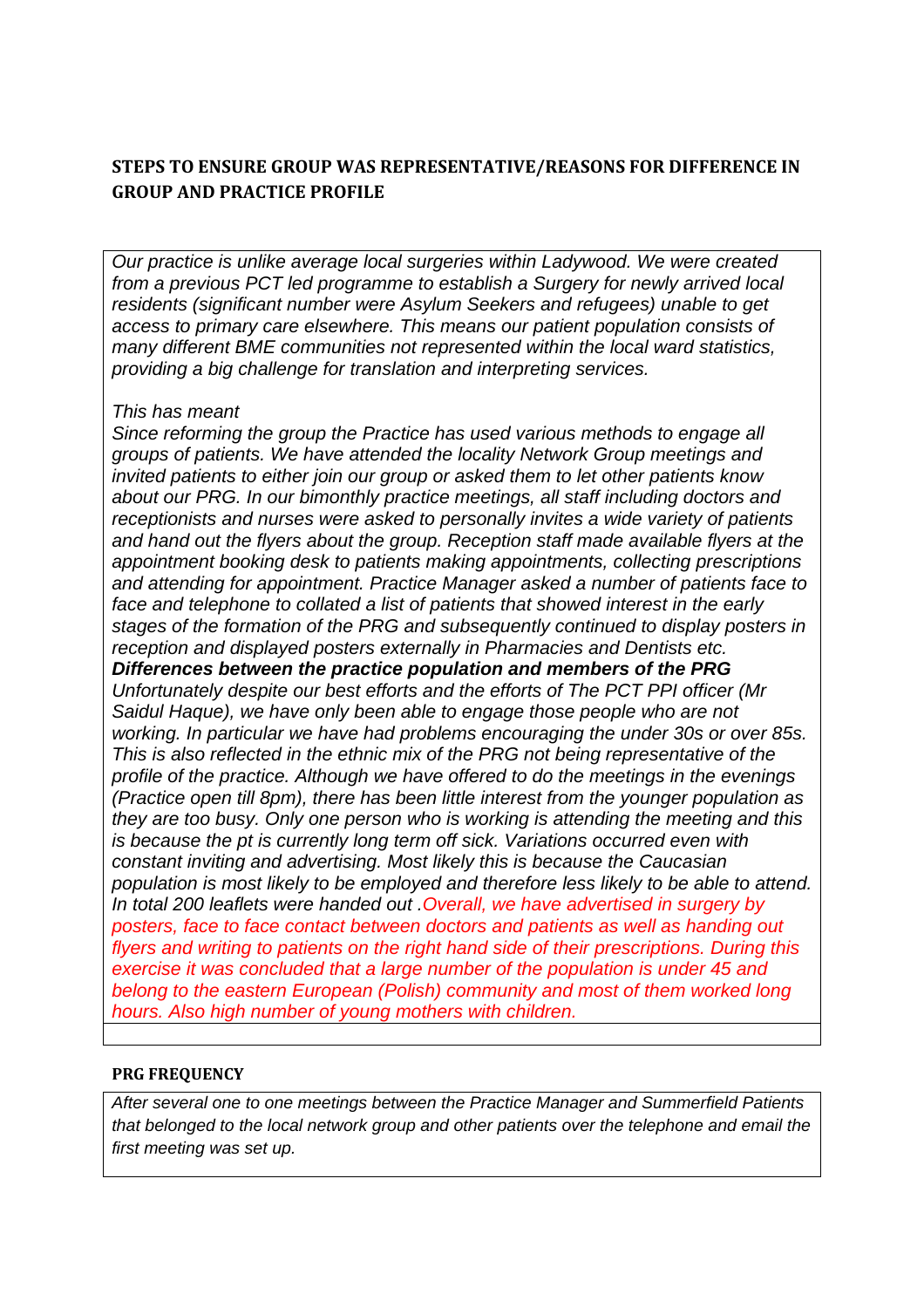| 29.11.2011 | $1st$ meeting – discussed membership, terms of reference – The<br>DES and identify priorities<br>Discussed and agreed the patient survey |
|------------|------------------------------------------------------------------------------------------------------------------------------------------|
| 16.12.2011 | Final survey questionnaires agreed – survey was conducted                                                                                |
| 28.02.2012 | Results of the survey were evaluated and action plan drawn up<br>-discussed patient comments and actions for improvement                 |
|            | 14.03.2012 - Meeting with Mr Terence G, discussed final report, comments from Mr G-                                                      |

"Very full report, proving that the Practice is heading in the right direction and this is pleasant to note that the answers to all questions are favourable. This gives us a sound platform to work on."

# **PRG MEMBERSHIP**

*The current membership consists of: Mr Terence G (Chair person) - Ms Eileen C - Mr Inderpal G - Ms Winsom G – Ms Maria Z – Mrs Kawser A – Mr Richard E – Miss Ruth S* 

*Saidul Haque (non-voting PCT member)* 

*Non Voting practice members* 

*Dr S Raghavan* 

*Dr S Mahomed* 

*Mrs Shabnam Khan* 

*Michael (Interpreter)*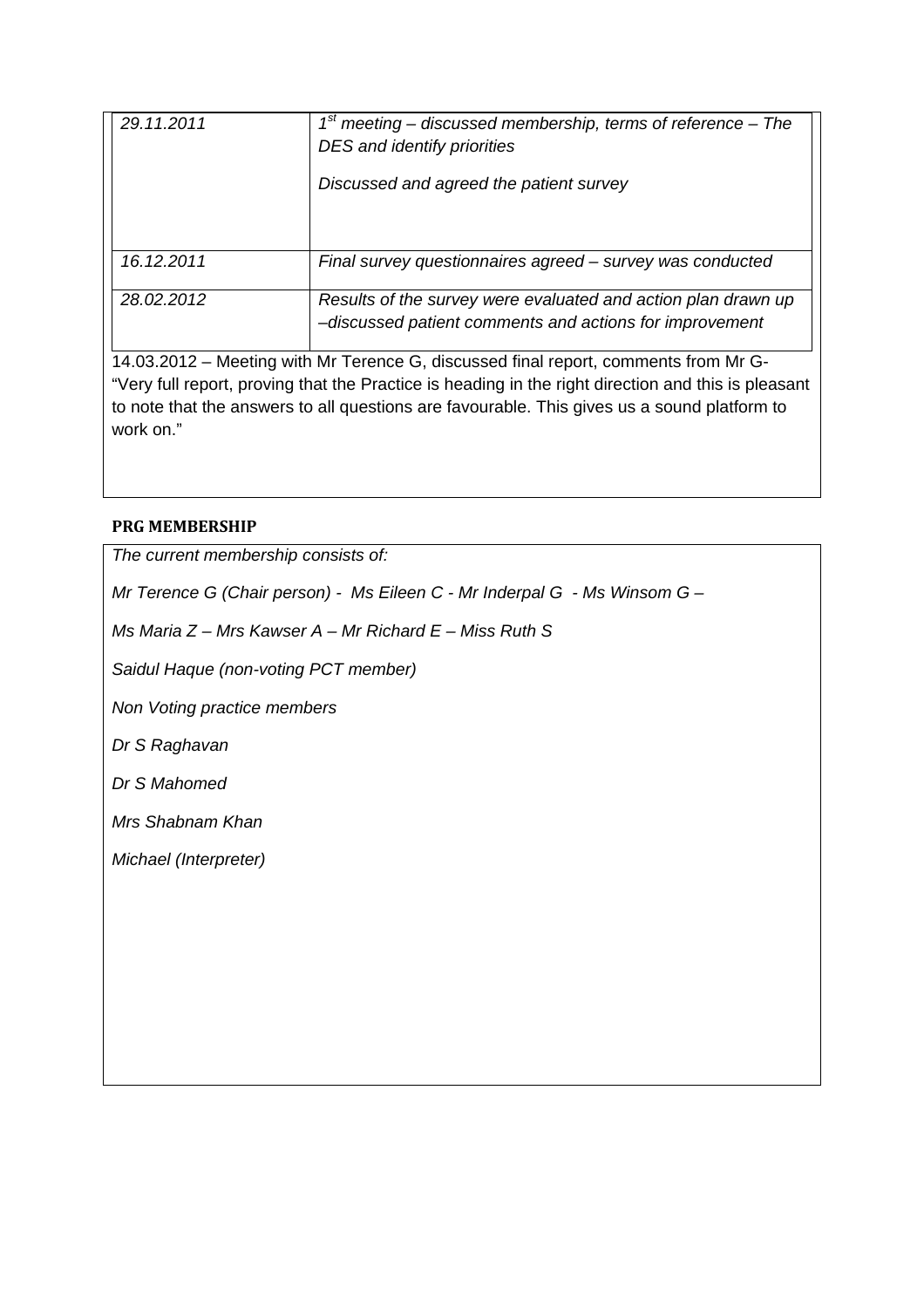# **PATIENT SURVEY**

# **AREAS OF PRIORITY & HOW THEY WERE DECIDED**

 *Following the meeting on 29.11.2011 and subsequent one to one meetings we looked at previous year's Mori survey results as well as reviewed the various issues that had been raised in the past.* 

 *Discussed the priorities that needed to be included in the survey to seek patient views based on some traditional questions. From the PCT guidance document, the suggested* 

*priorities were: iv. Patient priorities and issues v. Practice priorities and issues vi. Planned Practice Changes vii. CQC related issues viii. National Patient Survey issues.* 

• The PRG chose to concentrate on patient priorities and issues and national patient survey issues (which were similar).

• It was decided that the questionnaire should be no longer than 10 questions and must include satisfaction with opening hours, appointment availability and overall satisfaction with the overall care received at the practice.

# **SURVEY PROCESS**

• *The PRG decided to issue 100 of these questionnaires to patients*  attending the surgery over a period of 2 weeks (9<sup>th</sup> till 20<sup>th</sup> January). The patients *were not selected. The survey sheet was given to consecutive patients who were invited to volunteer to complete the survey form.* 

• *The survey sheets were collected by staff and sealed and given to the Chair of the PRG who with the help of Practice Manager proceeded to analyse the results using a spreadsheet.* 

• *The results were summarised for the PRG and discussed at the meeting on 28.02.2012* 

• *For non-English reading patients there was an interpreter or receptionist available to interpret. All chose to complete the form on site and hand back to reception.*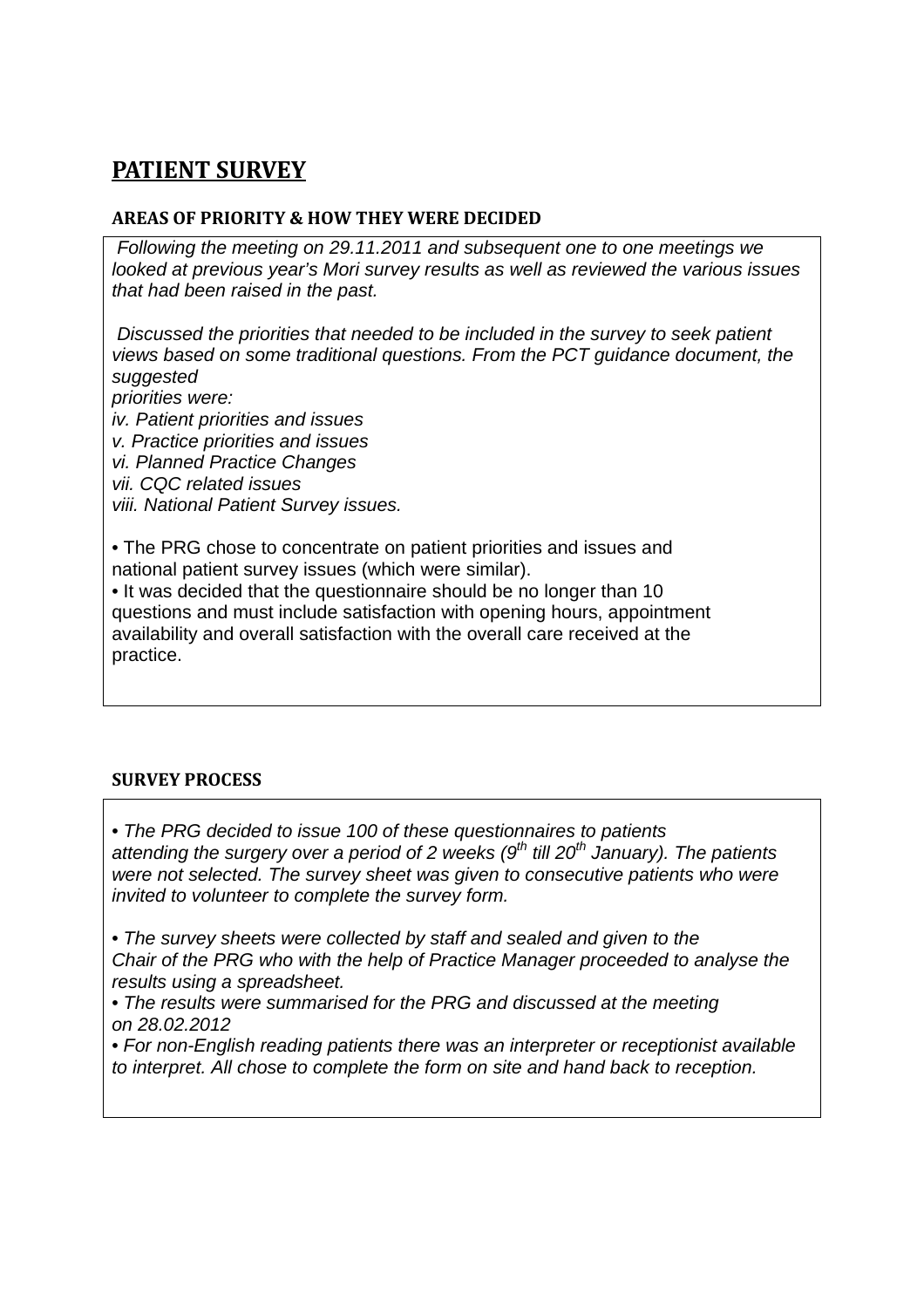| 1 How satisfied are you with the opening hours of the surgery? |                         |     |
|----------------------------------------------------------------|-------------------------|-----|
| Response                                                       | <b>No. of Responses</b> | %   |
| Very satisfied                                                 | 68                      | 68% |
| Fairly satisfied                                               | 23                      | 23% |
| Neither / nor                                                  |                         | 2%  |
| Fairly dissatisfied                                            |                         | 5%  |
| Very dissatisfied                                              |                         | 2%  |
| <b>Total Responses</b>                                         | 100                     |     |

#### **2 How easy is it getting through to the surgery on the phone?**

| Response               | <b>No. of Responses</b> | %   |
|------------------------|-------------------------|-----|
| Haven't tried          | Q                       | 9%  |
| Very easy              | 44                      | 44% |
| Fairly easy            | 29                      | 29% |
| Not very easy          | 18                      | 18% |
| <b>Total Responses</b> | 100                     |     |

#### **3 Are you able to get an appointment with a doctor more than 2 days in advance?**

| Response               | <b>No. of Responses</b> | %   |
|------------------------|-------------------------|-----|
| Yes                    | っっ                      | 73% |
| No                     | 14                      | 14% |
| Can't remember         | 1 ว<br>∸∸               | 12% |
| <b>Total Responses</b> | 98                      |     |

#### **4 Are you able to see a doctor on the same or the next 2 days the surgery is open?**

| Response               | <b>No. of Responses</b> | %   |
|------------------------|-------------------------|-----|
| Yes                    |                         | 78% |
| No                     | 15                      | 15% |
| Can't remember         |                         | 7%  |
| <b>Total Responses</b> | 99                      |     |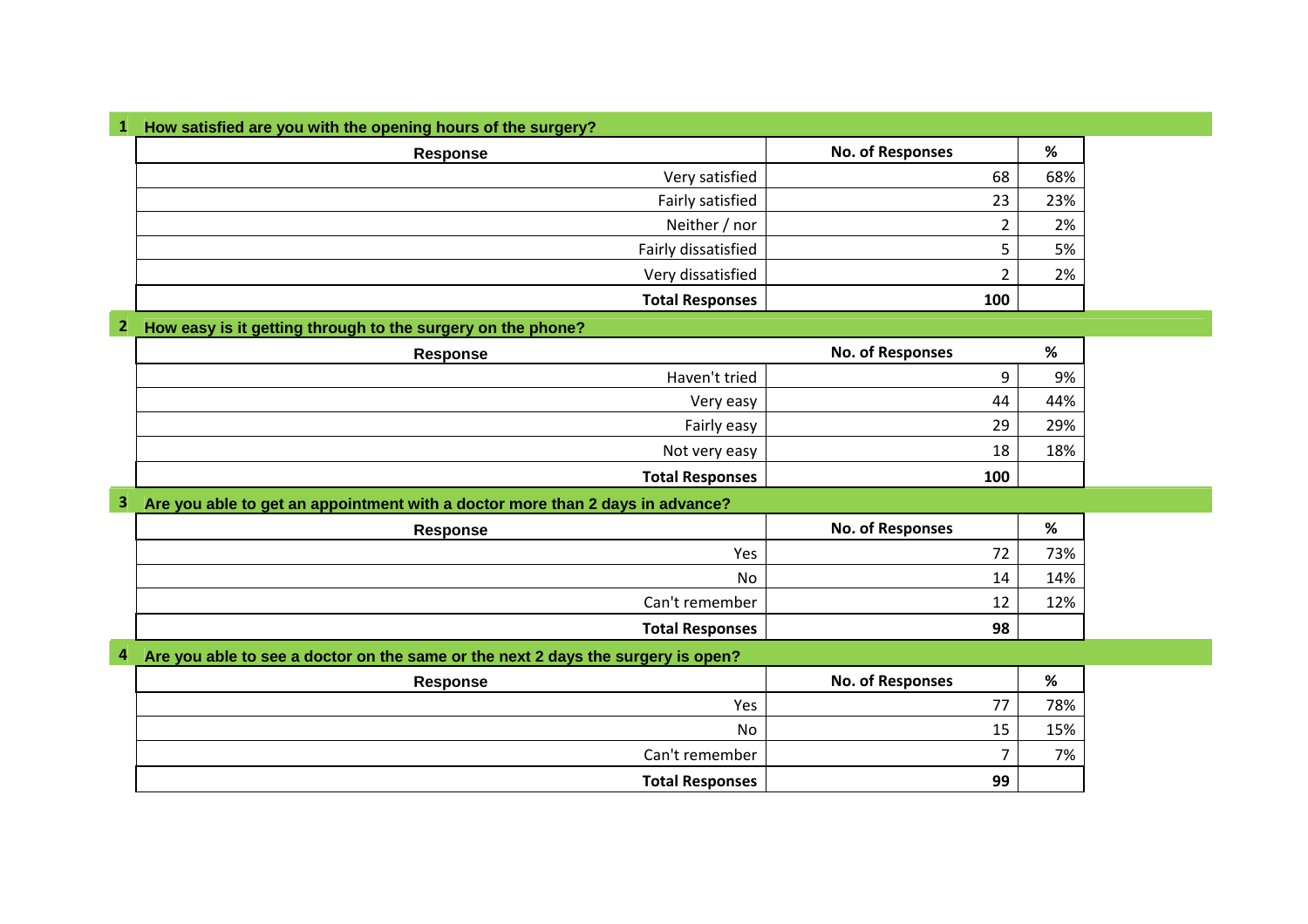|  | 5 If you got an appointment, how well did the Doctor ask about your symptoms and involve you in decisions about your care? |  |  |
|--|----------------------------------------------------------------------------------------------------------------------------|--|--|
|--|----------------------------------------------------------------------------------------------------------------------------|--|--|

| Response               | <b>No. of Responses</b> | %   |
|------------------------|-------------------------|-----|
| Very good              | 47                      | 47% |
| Good                   | 37                      | 37% |
| neither                | 10                      | 10% |
| Bad                    | 4                       | 4%  |
| Can't remember         |                         | 2%  |
| <b>Total Responses</b> | 100                     |     |

#### **6 How often do you see your preferred doctor?**

| <b>Response</b>         | <b>No. of Responses</b> | %   |
|-------------------------|-------------------------|-----|
| Always or almost always | 42                      | 42% |
| A lot of the time       | 21                      | 21% |
| Some of the time        | 18                      | 18% |
| Never or almost never   | 4                       | 4%  |
| Not tried               |                         | 7%  |
| I have no preference    | 8                       | 8%  |
| <b>Total Responses</b>  | 100                     |     |

#### **7 How easy is it getting an appointment with a practice nurse?**

| Response               | <b>No. of Responses</b> | %   |
|------------------------|-------------------------|-----|
| Haven't tried          | 18                      | 18% |
| Very easy              | 52                      | 52% |
| Fairly easy            | 26                      | 26% |
| Not very easy          | 4                       | 4%  |
| <b>Total Responses</b> | 100                     |     |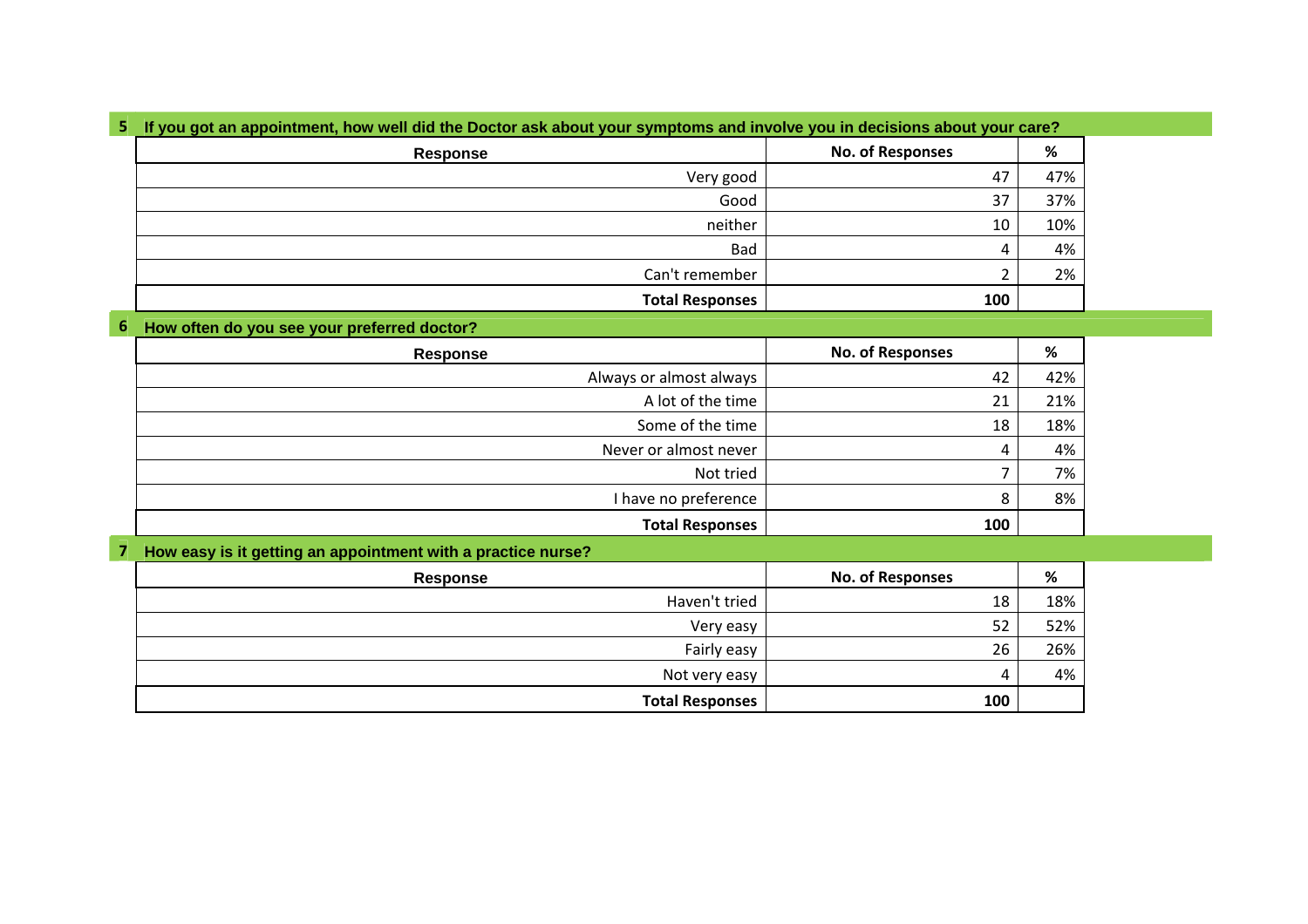| 8 If you got an appointment, how well did the Nurse ask about your symptoms and involve you in decisions about your care? |  |
|---------------------------------------------------------------------------------------------------------------------------|--|
|---------------------------------------------------------------------------------------------------------------------------|--|

| Response               | <b>No. of Responses</b> | %   |
|------------------------|-------------------------|-----|
| Very good              | 33                      | 35% |
| Good                   | 36                      | 38% |
| neither                | 11                      | 12% |
| Bad                    | 4                       | 4%  |
| Can't remember         | 10                      | 11% |
| <b>Total Responses</b> | 94                      |     |

#### **9 Have you had a discussion with a doctor or nurse about managing a long-standing health problem?**

| <b>Response</b>                              | <b>No. of Responses</b> | %   |
|----------------------------------------------|-------------------------|-----|
| <b>Yes</b>                                   | 47                      | 54% |
| No, I didn't want a discussion               | 14                      | 16% |
| No, I would have had a discussion previously | 11                      | 13% |
| Can't remember                               | 15                      | 17% |
| <b>Total Responses</b>                       | 87                      |     |

#### **10 How satisfied are you with the overall care you have received at the surgery?**

| <b>Response</b>        | <b>No. of Responses</b> | %   |
|------------------------|-------------------------|-----|
| Very satisfied         | 56                      | 55% |
| Fairly satisfied       | 33                      | 33% |
| Neither / nor          | 6                       | 6%  |
| Fairly dissatisfied    |                         | 5%  |
| Very dissatisfied      |                         | 1%  |
| <b>Total Responses</b> | 101                     |     |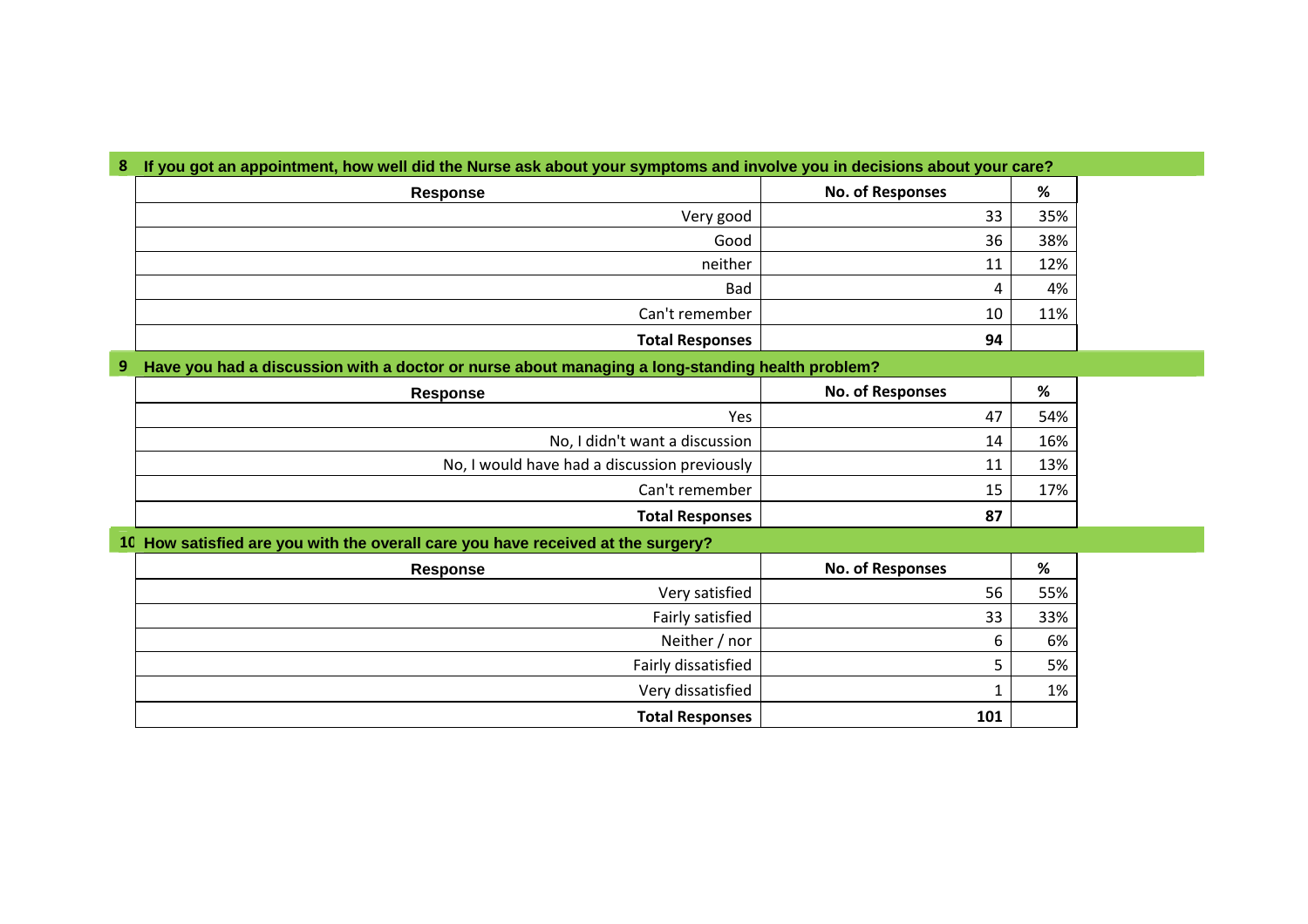# **RESULTS**





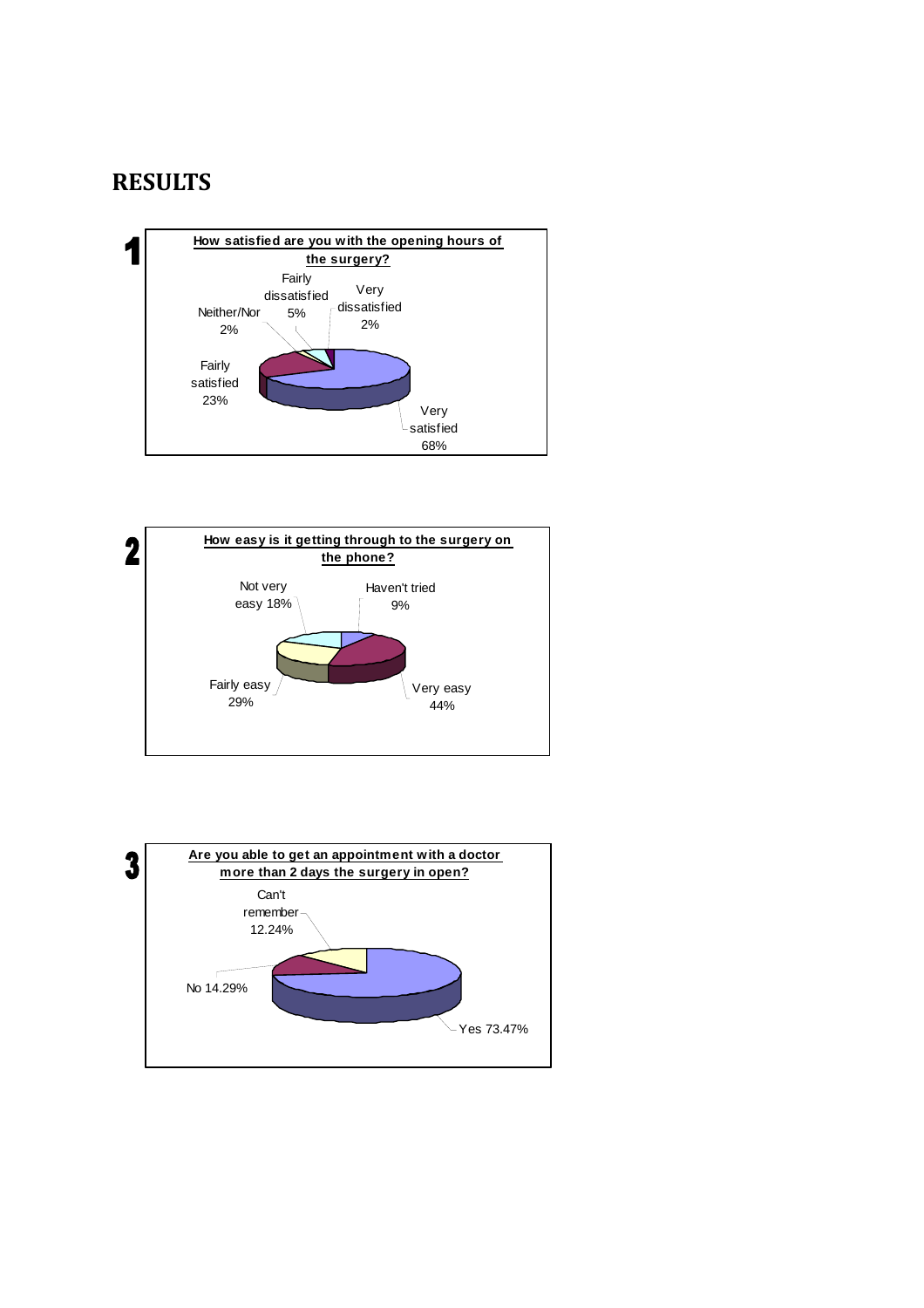





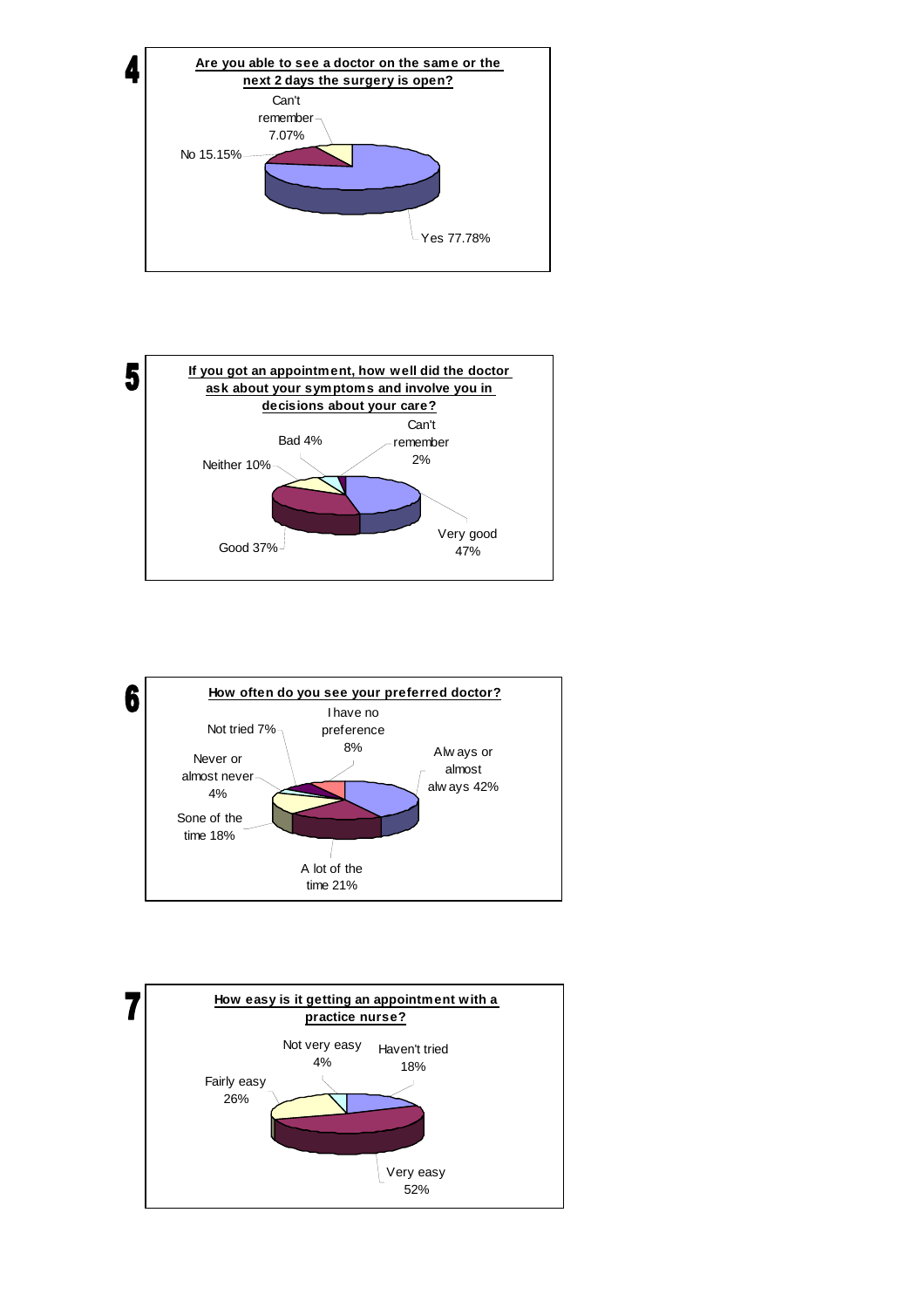



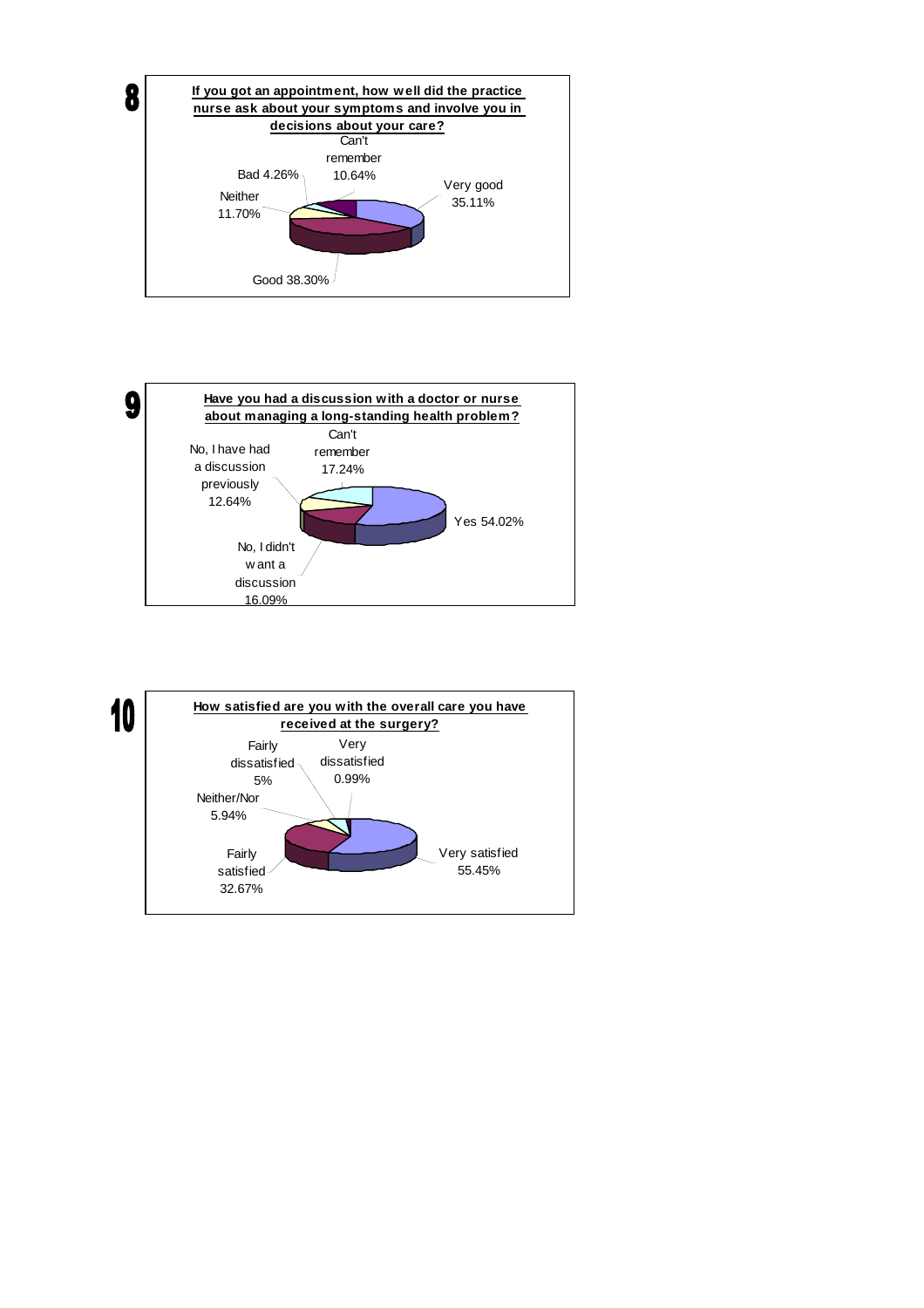### **2011‐2012: Patient survey for Summerfield Group Practice.**

### **COMMENTS:**

- 1. I would like to have a named doctor. As at present I see any doctor that's available.
- 2. First time using service.
- 3. Not done any surgery yet.
- 4. Need a nurse in the evening.
- 5. It would be helpful for people with long standing chronic conditions there was a Dr who specialized particularly things like arthritis. It would also be more helpful if patients could be referred to their local hospital not one miles away.
- 6. The receptionist in the evenings called Nasser is very helpful.
- 7. Doctors (GP's) should try to suggest or work with patient to take them totally out of medication for example I am on blood pressure medicine from past 3‐3 ½ years and don't know for how long on life I need to be on medication.
- 8. Question 9 there is no option for 'not having a long term health problem'.
- 9. I have to give thank for all the staff that take care of me and other they are the best thank you all, god bless.
- 10. It's a surgery I recommend to anyone and everyone.
- 11. Have difficulty in getting through to surgery over telephone to arrange to book apt. This is difficult also because the 0845 number costs a lot to ring we would like to see a 0121 local or 0800 number for contacting the surgery.
- 12. I wanted to say thanks, but surgery number is too expensive change it to 0121 please.
- 13. It's going to be better if the surgery was also opening on Saturdays, and also opening at 8am is better.
- 14. The surgery is very good. Emergency service and very good look after the patient. I'm. Very happy. Tanks.
- 15. I would like when I see a doctor I talk about all my problem because I haven't the to come everyday for each problem.
- 16. Staff great
- 17. I do usually come on time for my appointment. But I have to wait at least more than 30 min 4 It aggravates my pain & problem!! \* Please change your Tel no to a local (0121) number.
- 18. You need more Staff/Doctors, Nurses + Reception staff.
- 19. change you telephone number to '0121', need more staff.
- 20. It would be so much easier if the telephone number was on (0121) land line number.
- 21. Good surgery, they help me.
- 22. The service is very good, and there is a urgent care service provided for after work. Dr Mohammed, Dawn and Ms Osborne are very professional and caring. Thank you.
- 23. Its very rare that I get to see my preferred doctor. I think.
- 24. Some of the question I answer very good is only if I have to see like the nurse.
- 25. Very nice surgery and good care
- 26. I'd like to have appointments to the same doctor (not a few doctors..)
- 27. I feel very contented with the surgery doctors & nurses and all the other staffs in the clinic too.
- 28. I'm always reminded of my appointment by my surgery, which is fantastic as in the past, I've forgotten that I have an appointment I was quite ill. And all I know is that I'm satisfied with the help and the care I have received.
- 29. Good
- 30. A lovely team, always polite and helpful.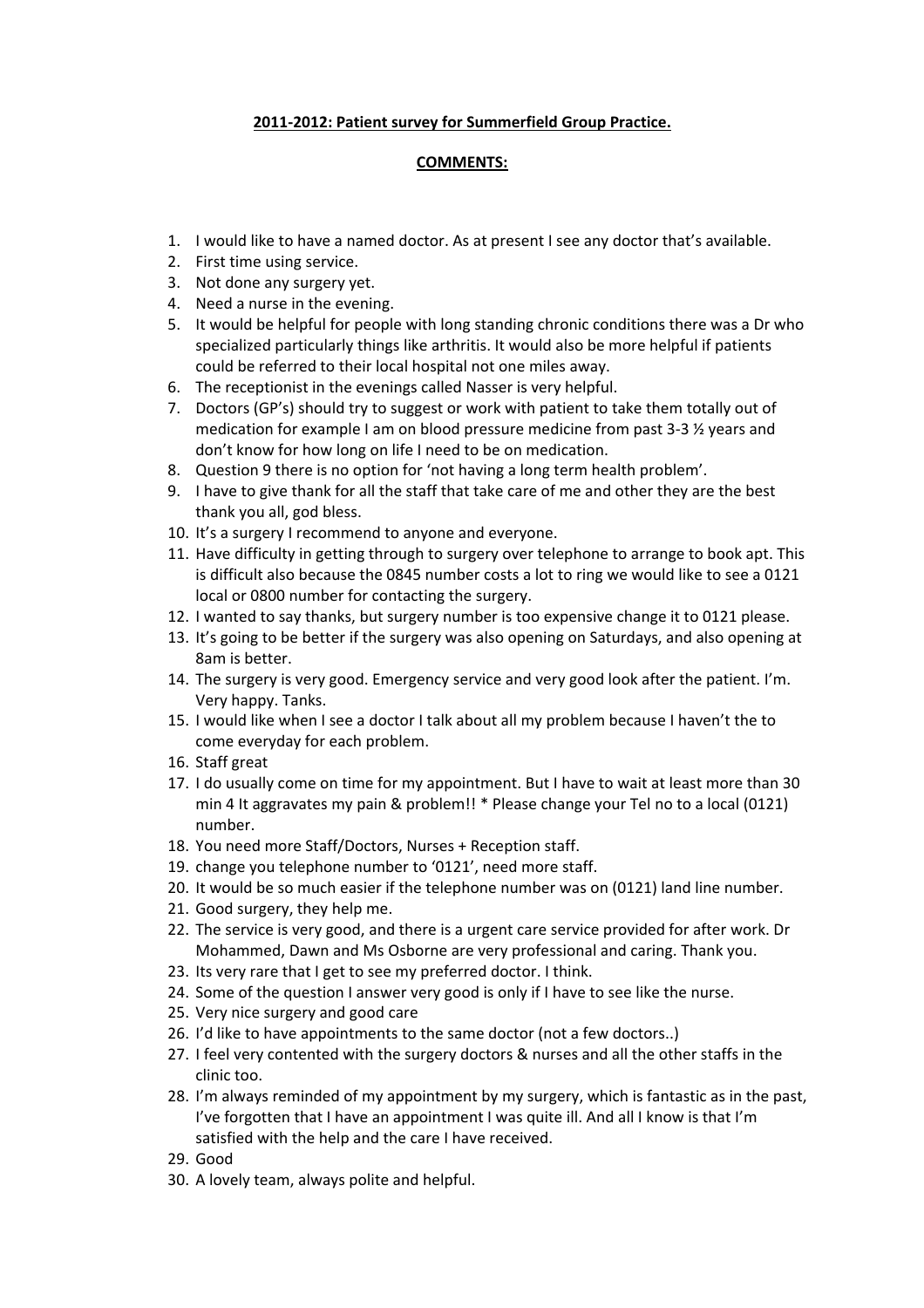- 31. Clinical and admin staff are always very pleasant and helpful, even though often they are very busy.
- 32. Can you change phone number to a free one.
- 33. Very efficient staff.
- 34. You need more staff on reception one person can not do everything, yet they get paid less than the doctors.
- 35. You need more doctors appointment and also you need to stop cancelling over appointments and also need more reception staff.

# **DISCUSSION ABOUT RESULTS**

# *The PRG reviewed the results of the survey on 27.02.2012 comparison was made to last year's survey.*

- *1. The results were summarised for the PRG and discussed at the meeting.*
- *2. The PRG also reviewed the comments made by respondents.*
- *3. The PRG had access to the following documents during the review process.*
- *Original survey questionnaire.*
- *Original survey responses*
- *A list of comments from patients as summarised (see*

*separate list).* 

• *An excel spreadsheet showing a summary of the results* 

*The patient related priorities identified by the PRG were divided into measureable objective responses and subjective responses.* 

# *The measureable objective response were:*

- *Satisfaction with opening hours of the surgery.*
- *This showed a dramatic improvement from the Mori survey March2011. (91.% vs 73%)*
- *Ease of getting through to the surgery on the telephone.*
- *This showed almost same from the Mori survey March2011.*
- *(73% vs 62.5%)*
- *Ease of making an appointment with a doctor more than 2 days in advance.*
- *This showed an improvement from the Mori survey March2011. (77.78% vs*
- *66.5%)*

• *Ease of making an appointment with a doctor on same day or in the next 48hours.* 

• *This showed an improvement from the Mori survey March2011. (73.4% vs 67.3%)* 

# *The measureable Subjective response were:*

• *Satisfaction with the overall care received at the surgery.* 

• *This showed an improvement from the Mori survey March2011. (88.12% vs 75.4%)* 

Overall the results showed marked improvement

*Access has been improved by a combination of the following:* 

- *Opening from 8.00am to 8.00pm*
- *Extended hours opening on 3 nights from 6:30-8pm.*

# *Overall satisfaction has been improved by a combination of the following:*

- *New GP has joined the team to provide more consulting hours and for continuity of care.*
- *New female to address issue of availability female doctor for those who have this preference.*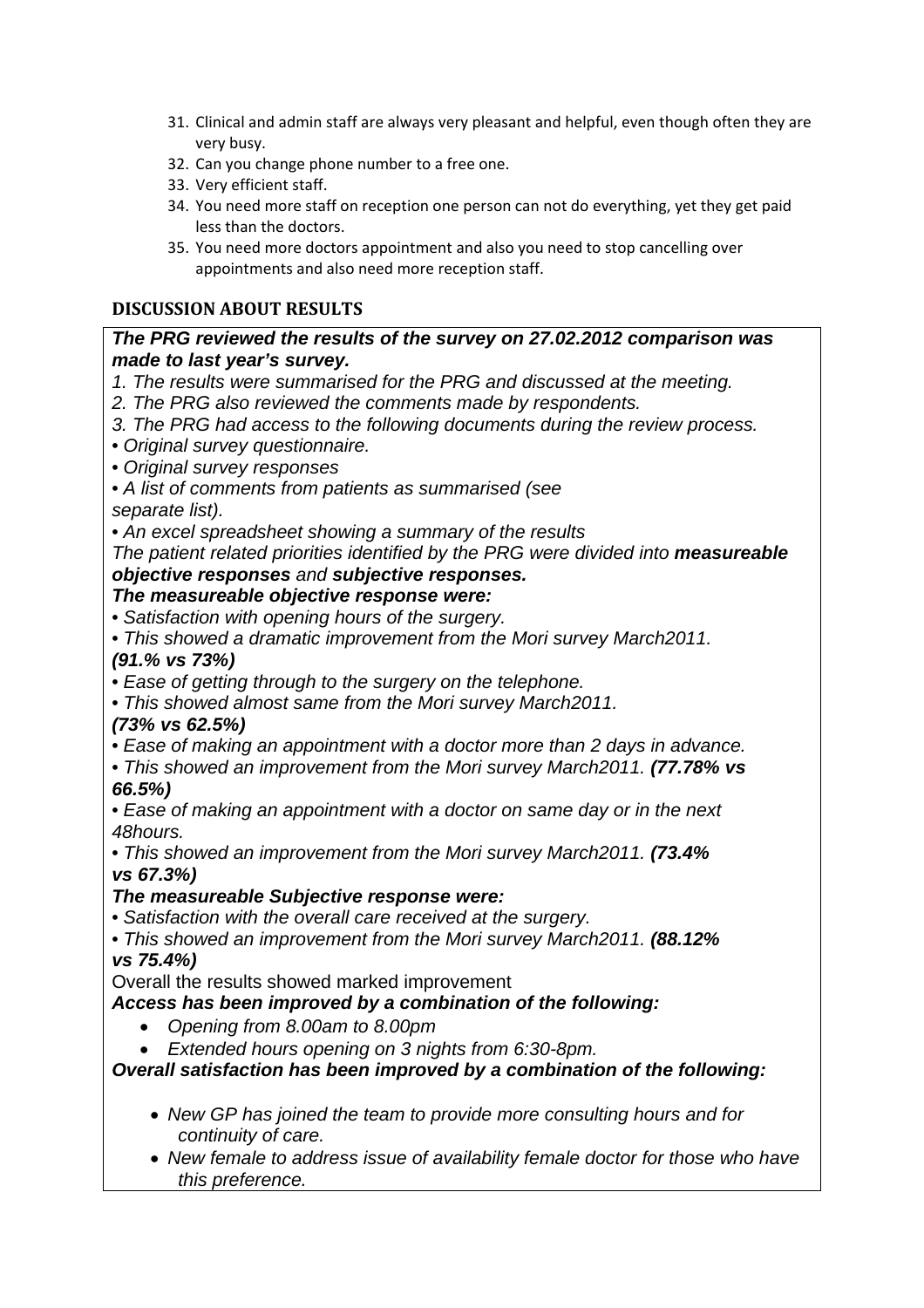- *New services are being setup in house:*
- *Diabetes care including insulin start clinic*
- *Respiratory care/ cardiovascular care via using the community clinics setup via ICOF.*
- *Family Planning clinic in house for implants and IUCDs*
- *Co-ordinated care via the Referral Advice Centre (RAC) and using Choose and Book.*
- *Staff training as part of ICOF front of house training Pilot.*

*The main actions to come out of the survey were mainly from the comments which the PRG agree should be the action points:* 

- *1. Practice to review its 0845 use of telephone line*
- *2. Improving clinical staffs engagement of patients during consultations*
- *3. Patients education*

 *Helping patients to make better use of Practice and wider NHS services Improving health literacy by helping patients better understand managing long term conditions* 

 *- Display the results of survey in waiting room.* 

 - *Review posters (the PRG Mr RE is responsible and will decide on wording and how this is displayed)* 

*3. Key messages from the survey to be displayed in speech bubble posters.* 

# **ACTION PLAN**

The PRG wanted to congratulate staff and continue the same good work. This will be conveyed to the staff at the next practice meeting on the good work they are doing.

| Action                                                                      | Task                                                                                                                                                  | <b>Timeline</b>                                                                                                          |
|-----------------------------------------------------------------------------|-------------------------------------------------------------------------------------------------------------------------------------------------------|--------------------------------------------------------------------------------------------------------------------------|
| Practice to review its use of<br>0845 telephone line                        | Practice leaders to consider<br>options on changing number<br>from 0845, having a<br>separate appointment line,<br>consider telephone triage by<br>GP | New triage rota to be piloted<br>in June after Practice staff<br>training. Pilot to be run for<br>initial 3 month period |
| Improving clinical staffs<br>engagement of patients<br>during consultations | Share PPG feed back in<br>practice team meetings and<br><i>identify appropriate training</i><br>and mentoring on best<br>practice                     | PPG agreed further time to<br>up to 6 months                                                                             |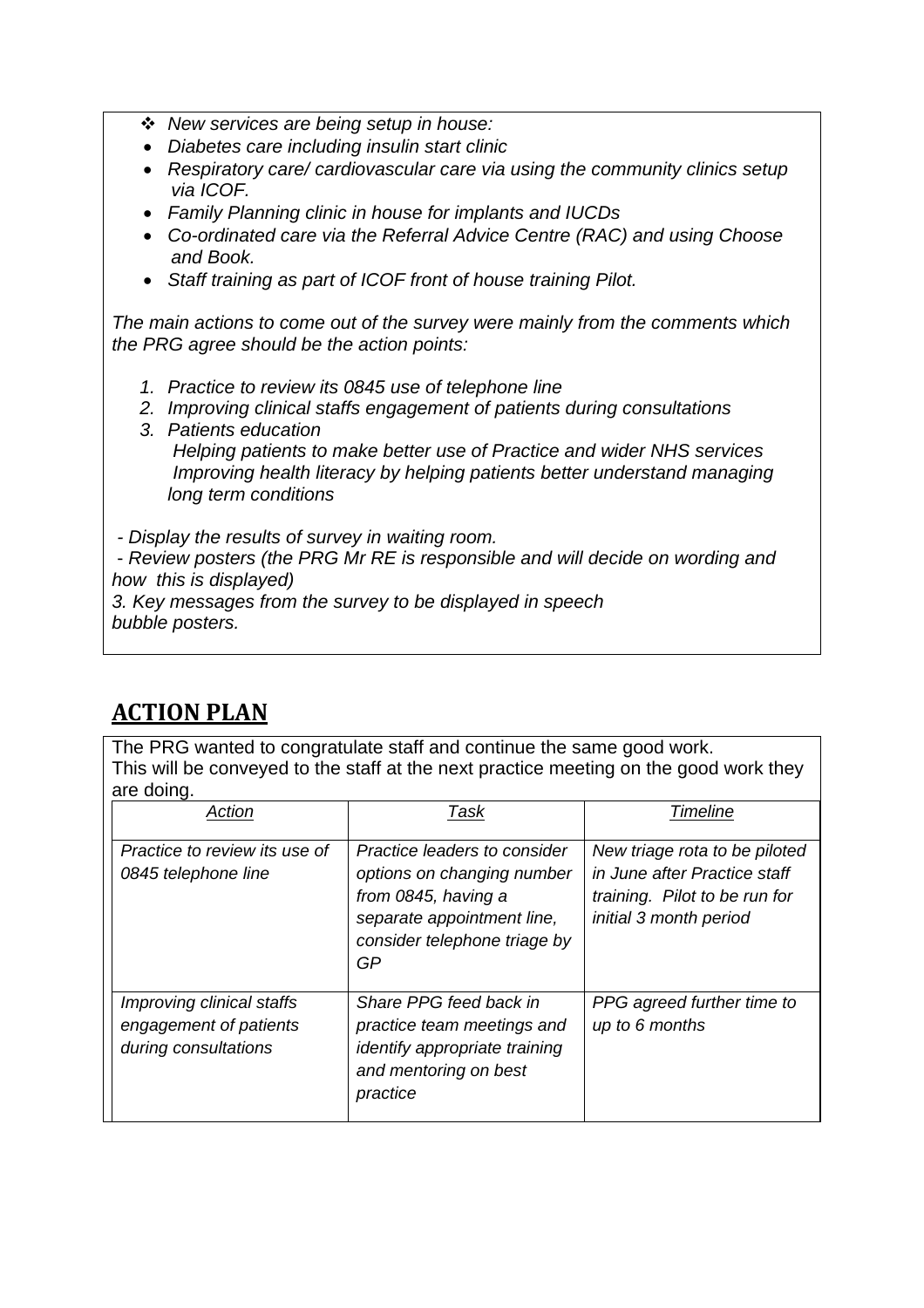| Patient education. (Q9)<br>1 Helping patients to make<br>better use of Practice and<br>wider NHS services | 1 Information on the notice<br>board – better<br>poster/messaging-review<br>information displayed                              | Review notices within 8<br>weeks |
|-----------------------------------------------------------------------------------------------------------|--------------------------------------------------------------------------------------------------------------------------------|----------------------------------|
| 2 Improving health literacy<br>by helping patients better<br>understand managing long<br>term conditions  | 2 Organising short easy to<br>follow events in the health<br>centre on specific topics for<br>patients - lead Dr S<br>Raghavan | <b>End of Spring</b>             |
|                                                                                                           |                                                                                                                                |                                  |

# **ACCESS**

# **OPENING HOURS**

| The practice opening hours as below: |  |  |
|--------------------------------------|--|--|
|                                      |  |  |

| Monday | $08:00 - 20.00$ |
|--------|-----------------|
|--------|-----------------|

- Tuesday 08:00 20.00
- Wednesday 08:00 20.00
- Thursday 08:00 20.00
- Friday 08:00 20.00
- Saturday Closed
- Sunday Closed
- Bank Holidays Closed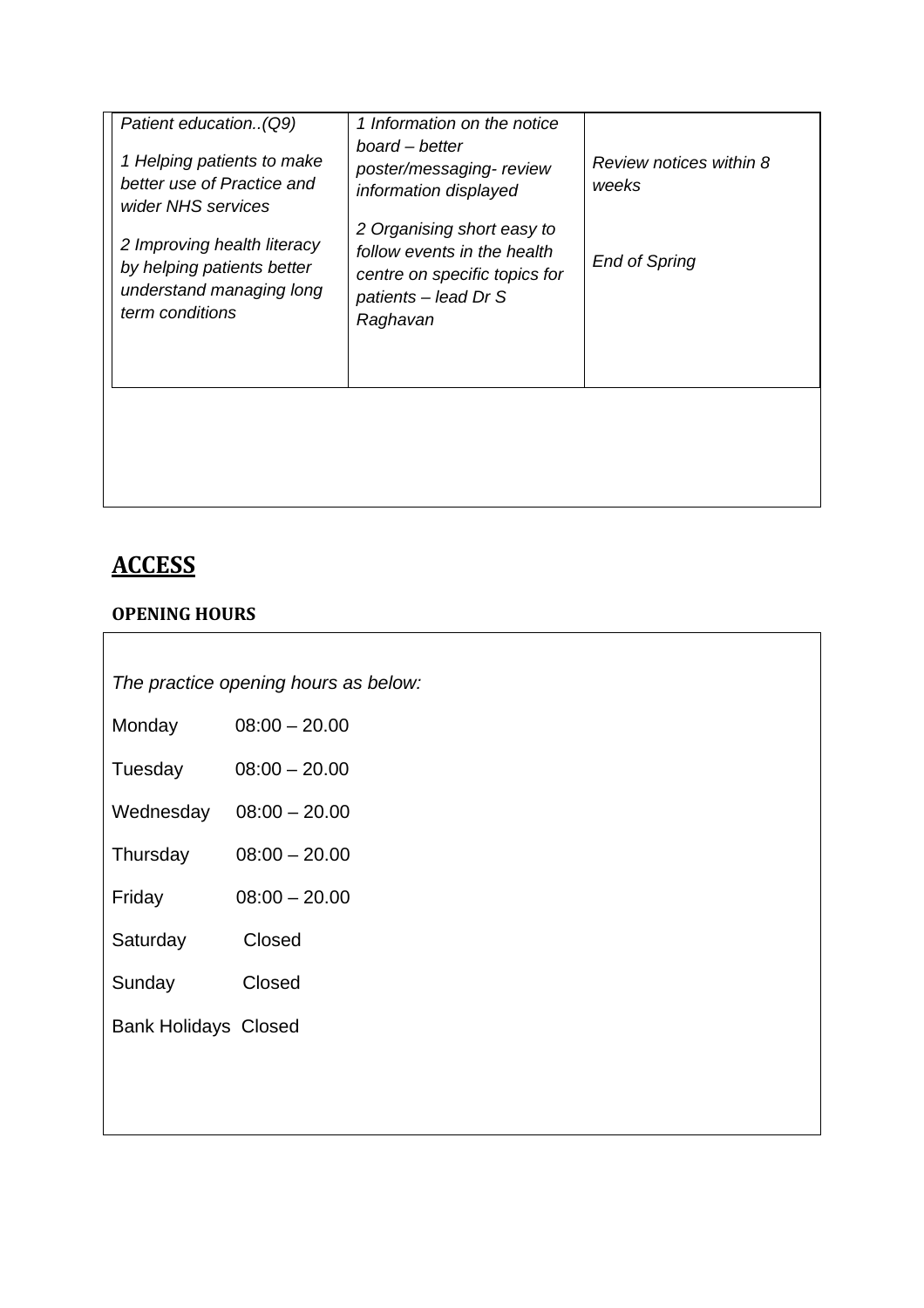Monday: 18.30 - 20.00

Wednesday: 18.30 ‐ 20.00

Friday: 18.30 ‐ 20.00

### **ACCESS TO SERVICES**

*Telephone number, address, how to access services (e.g. appointment booking, emergency appointments, out-of-hours)* 

*This practice advertises one telephone number for patients to contact the practice, a message is played giving instructions and which number to press, this number has two lines. The same number will automatically transfer the patient to out-of-hours. We also advertise our fax number. At the present we do not provide email advice to patients for medico-legal reasons.* 

> **Summerfield Group Practice** Summerfield Primary Care Centre 134 Heath Street Winson Green Birmingham B18 7AL

**Phone line**: **0845 148 9038 Fax: 0121 687 1450** 

*Poster in waiting area informing patients how to contact the Doctor in out-of-hours* 

 *Envisage system in waiting area displays instructions on how to book emergency appointment* 

*All the above is included in the Practice leaflet*